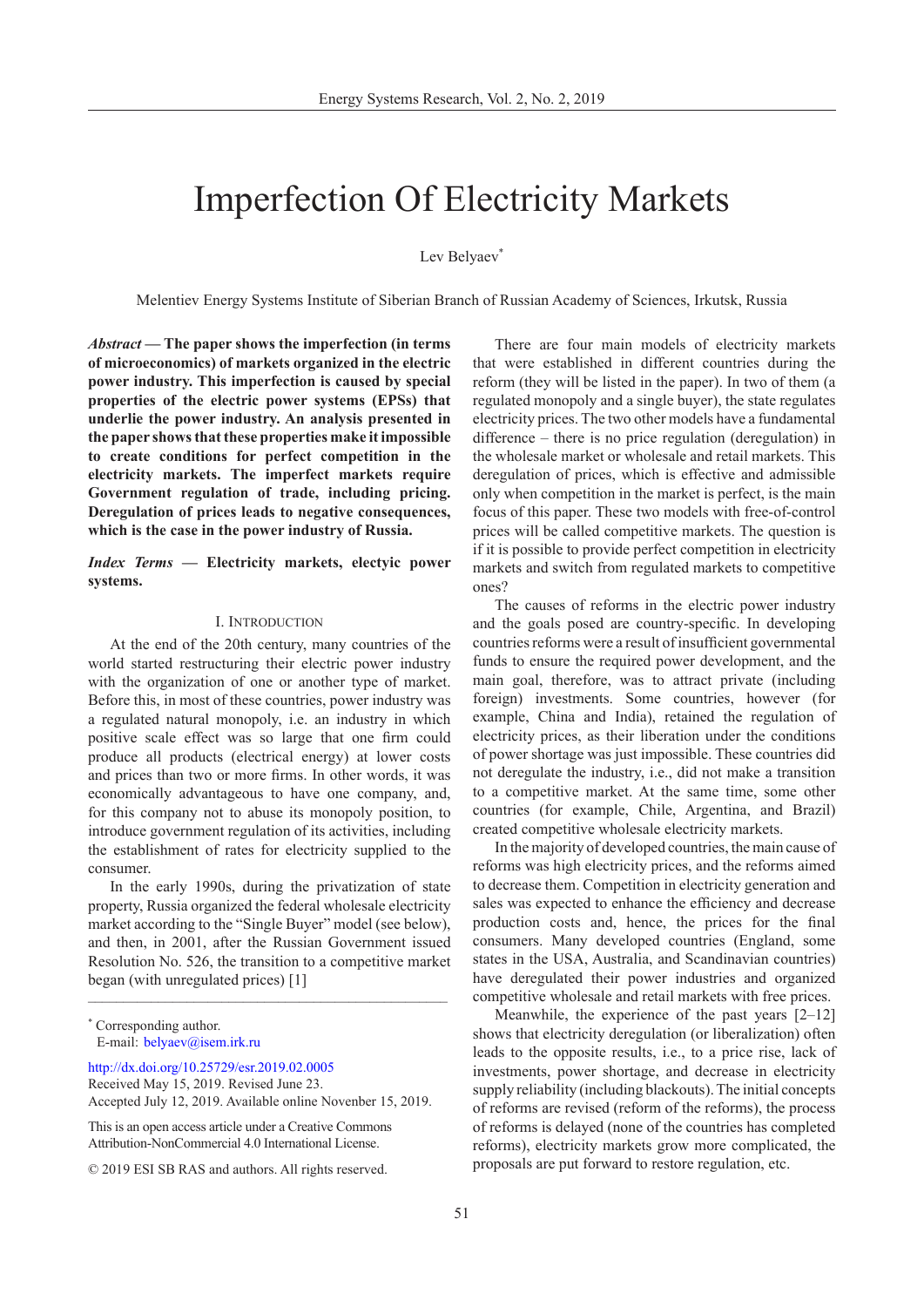The main goal of this paper is to show a general imperfection of the electricity market, the flaws of the competitive market, and the necessity (inevitability) of state electricity price regulation. The problems arising from the deregulation of electricity markets include:

- An increase in the wholesale electricity prices from the level of average costs throughout the EPS (under price regulation) to the level of costs of the least efficient (marginal) plant. This leads to additional expenses for consumers and extra profits (so-called producer's surplus) for power generation companies (PGCs).
- Difficulties in financing the construction of new power plants, including the "price barrier" to new power producers, which may cause a capacity shortage and a greater wholesale price increase. This will place a further burden on electricity consumers, whereas producers will start to get a monopoly profit.

These and many other problems will be discussed in the paper. At first, the effects of the creation and integration of electric power systems will be shown. These effects are largely determined by the special properties of electric power systems, which determine the imperfection of the electricity markets and their differences from markets in other industries. An individual section of the paper is devoted to the EPS properties and their influence on various market models. Then, the conditions (requirements) under which perfect competition in the markets is ensured, and the possibilities (or rather impossibility) of their implementation in the electric power industry are specified in detail.

The paper relies on the studies conducted by the author ([13-22]), as well as publications of researchers from Russia and other countries.

# II. Benefits of creating and interconnecting epss

It is well known (see, for example, [23–26]) that some objective reasons and factors have given rise first to the creation of, and increase in EPS capacity with an extension of the territory served and then to the expediency of their interconnection. On the whole, they impart a distinctive economic property to EPSs—economies of scale, i.e., an integral effect of a decrease in costs of production, transportation, and distribution of electricity (and its price) with growing EPS sizes. This property is seen in the case of both individual EPSs and their integration, encouraging the creation of power interconnections of increasingly higher levels.

Let us consider at first the factors contributing to the formation and expansion of EPSs. Among them are the following:

• *A decrease in the required capacity reserves.* The increase in the total number of power units is known to decrease the probability of simultaneous emergencies of their specified share (percentage) (see, for example, [27]). As a result, the share of standby units to ensure the same

reliability level of the power supply is reduced with the growth of their total number. This concept is illustrated quantitatively in [24] Dependence of the required emergency reserve on the total installed capacity of EPS proves to be nonlinear, namely, the reserve required increases to a lesser extent than does the total capacity of EPS. This objective regularity gave impetus to EPS formation, increase in EPS capacity and territorial coverage, as well as the interconnection of EPSs.

Here we note the following factors:

- ― The considered effect is achieved by the increasing the number of units regardless of their capacity, i.e., the "scale" in this case emerges in the growing number of units (blocks) of power plants, rather than in their capacity.
- ― The effect is realized by the construction of transmission lines interconnecting power plants and consumer substations into the unified whole. Hence, this effect is typical of an EPS as a whole—in the interaction between the spheres of electricity generation and transportation (distribution).
- With an increase in the size (total capacity and area) of an EPS and preservation of its integrity, the effect will "fade away," i.e., it will decrease in the relative value but continue to increase in the absolute one. This regularity can be violated by splitting the EPS into spheres and the spheres into several individual companies.

• *Improvement in specific economic indices of EPS facilities* with the enlargement of power plants and an increase in transfer capabilities of transmission lines. This trend is well known. It showed up in the process of EPS dimensions growth when it became possible (and economically sound) to construct power plants of higher capacity with larger units and higher voltage transmission lines. At present, the unit capacity of blocks of coal-fired steam turbine plants and nuclear power plants with thermal reactors has virtually reached its economic limit. Further increase in their capacity does not lead to a decrease in their specific capital investments. However, it is still reasonable to construct such power plants with blocks of high (economically sound) unit capacity, if their commissioning is needed for the optimal EPS structure. Of special importance are hydropower plants (HPPs), whose capacity depends on specific river conditions (water heads and flow rates); gas-fueled combined cycle power plants (CCPPs), whose rather low specific investments can be achieved at low capacities of blocks; and also nuclear power plants (NPPs) with fast reactors, whose unit capacity has not yet reached an economic limit. The transfer capability of transmission lines, especially DC lines, can also increase.

Note that this factor is often considered as economies of scale in the electric power industry. It is asserted, in particular (for example, in [28]), that with the appearance of CCPPs the economies of scale have been lost. However,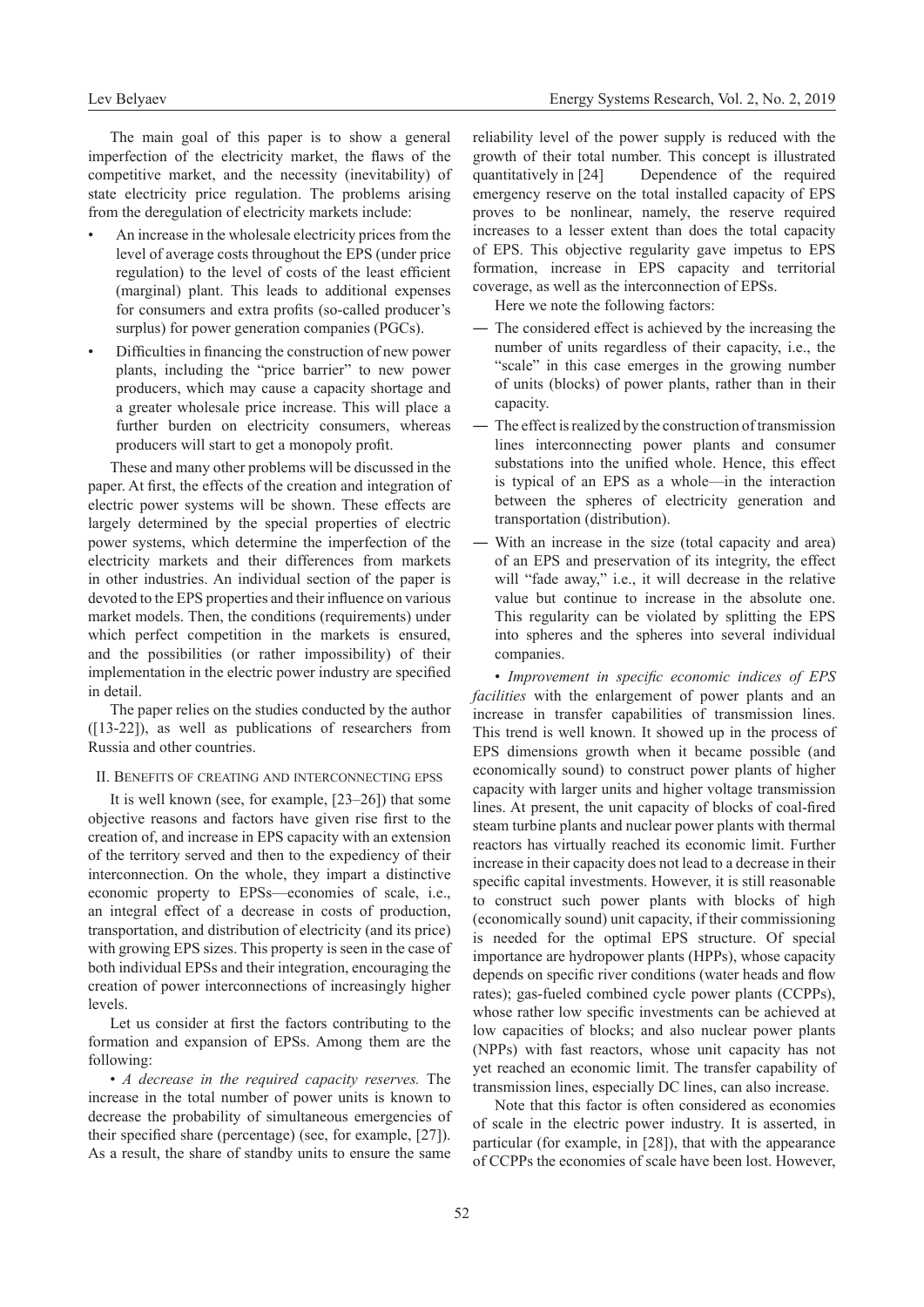this is not so. Firstly, this factor is one of many considered here. Secondly, the emergence of highly cost-effective CCPPs cannot lead to the "destruction" of EPSs or stop the increase in their dimensions. CCPPs, on the contrary, increase the variety of types of generation capacities and possibilities for the creation of their more optimal structure, i.e., enhance the overall efficiency of electricity generation, in particular at EPS expansion.

Construction of CCPPs by independent power producers (IPPs) in regulated monopolies is a special case. The high efficiency of CCPPs makes it possible for IPPs using them to successfully compete with monopoly companies. In this situation, it is expedient to connect IPPs to the EPS networks owned by the monopoly company and conclude corresponding contracts for electricity supply. Such a condition is laid down by the Law in many countries (the USA, Japan, China, etc.). At the same time, the monopoly companies themselves can construct CCPPs, which is practically the case.

*• Improvement in economic indices of EPS as a whole owing to the technological progress in any sphere of electricity production, transportation, or distribution.* The impact of technological progress is observed constantly and the EPS (as a system) "accumulates" the effects achieved in any of the spheres. Specific technological innovations are highly diverse. However, on the whole, they improve the EPS efficiency (reduce electricity prices and tariffs for final consumers) and contribute to the growth of their scales in both territory and capacity. Examples of the latest achievements in technological progress are the creation of the aforementioned highly efficient CCPPs and the design of the FACTS (Flexible Alternating Current Transmission Systems), increasing transfer capability and controllability of AC transmission lines (see, for example, [29]).

When an EPS is split into spheres and numerous independent companies, as is the case at the transition to the competitive market, the effect of technological innovations can "remain" in the companies and not "apply" to consumers.

*• Optimization of structure, schemes, and operating conditions of EPSs*, whose possibility (and necessity) enhances the economic efficiency of power supply to consumers, reduces costs in the system and electricity prices. Optimization implies the selection of the most economically efficient power plants and transmission lines and the best modes of their usage. This factor, therefore, contributes to the formation of EPSs and assists their expansion (an increase in EPS dimensions).

*• A decrease in the share of administrative expenses* with the growth of EPS scales, which is typical of vertically integrated companies that monitor the whole system. Such a trend occurred everywhere in the last century. Nowadays, in the countries entering the competitive market, in which the single monopoly companies are split into sets of generating, network, and sales companies, these expenses have not fallen but risen instead.

In general, as was already mentioned, the indicated factors create economies of scale, providing an incentive for the formation of EPSs, successive increase in their capacity, and territorial expansion. In the planned economy countries (including the USSR), this process was centrally managed. In the market economy countries, in the first half of the twentieth century, it brought the *natural monopolies* in the electric power industry into being that should be regulated by the State to prevent them from taking advantage of their monopoly position. Formation of the regulated natural monopolies was a structural transformation of the electric power industry in these countries in comparison with the free market that existed there previously. The deregulation of the power industry taking place in some countries is a reverse transformation (return to the competitive, though institutionalized, market). Now, we pass on to the *effects owing to the interconnection of EPSs* with the formation of interconnected EPSs (IPSs) within one country and the unified or national EPS of the country (UEPS or NEPS). These effects are also well known and studied. Therefore, they will be commented on briefly. Part of the effects is due to the same factors that were mentioned above; however, there are specific factors as well.

The key effects achieved owing to the interconnection of EPSs are as follows [24]:

- 1. Power transfer from an EPS with cheaper electricity to an EPS with a more expensive one
- 2. Reduction in the required emergency and repair capacity reserves
- 3. A decrease in coincident maximums and leveling of the joint load curves of consumers
- 4. Possibility of constructing large-scale power plants with larger units
- 5. Rationalization (coordination) of putting into operation large power plants in EPSs to be interconnected
- 6. Improved usage of power plants when interconnecting EPSs with different structures of generation capacities
- 7. Environmental, social, and other effects

A decrease in the necessary emergency reserves (point 2) and the possibility to construct larger power plants (point 4) were also important in the creation of individual EPSs. The rest of the effects may be treated as specific ones that emerge when interconnecting EPSs. In concrete IPSs or NPSs, not all the enumerated effects but only a combination of them or even only one key effect can naturally be found.

Each effect has to be estimated in monetary terms (in rubles, dollars, etc.) in one way or another, and if their sum exceeds the cost of an intersystem electric tie (ISET), it is advisable to interconnect EPSs. As a rule, the economic assessment of the effects, in particular, the environmental and social effects, proves to be difficult enough. It requires special calculations based on appropriate mathematical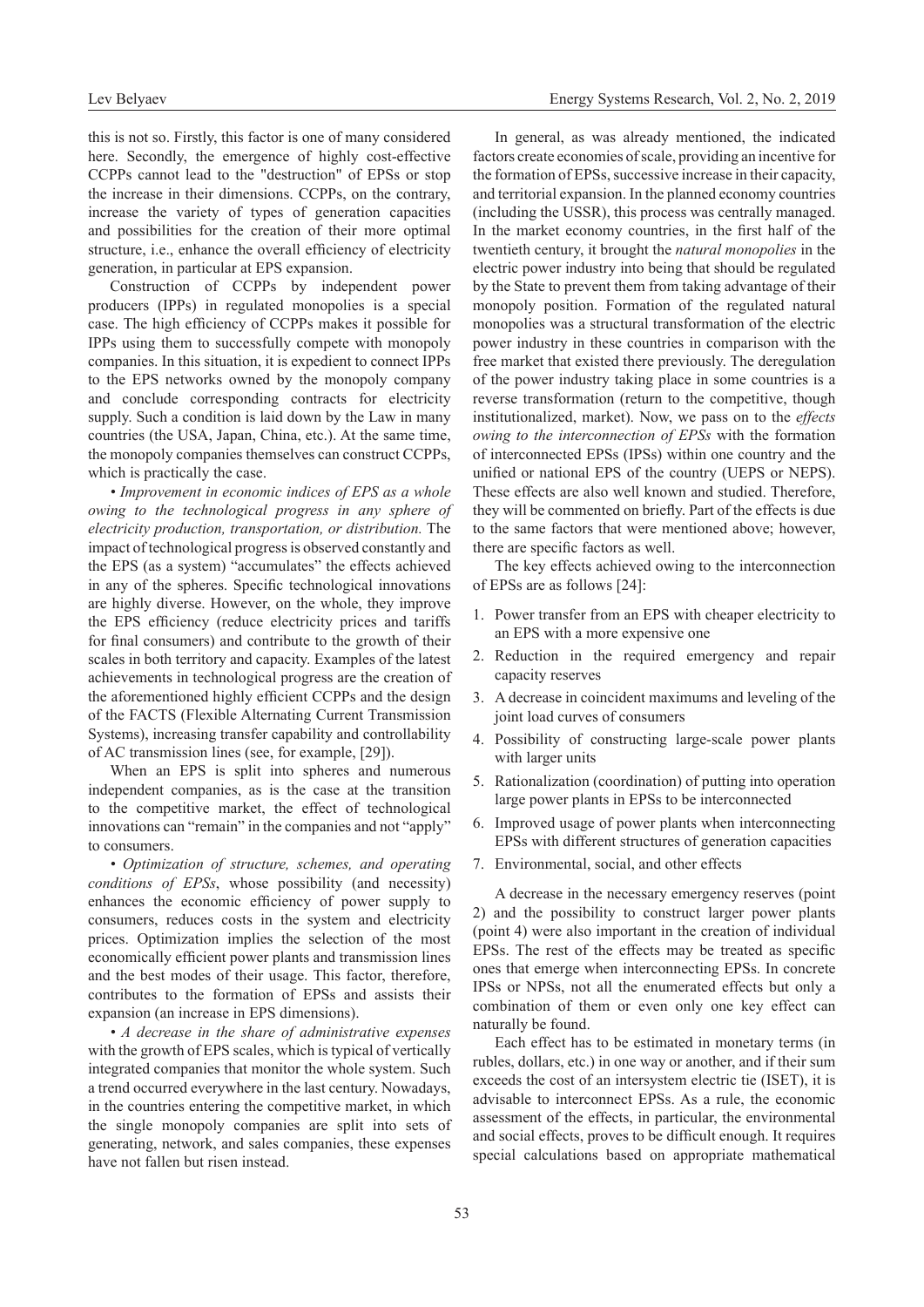#### models [24]

Note that the specific features of realizing different effects are important for a further study of the electricity markets. These features are stipulated in particular by the fact that many effects owing to the interconnection of EPSs are expressed in generation capacity saving, and are achieved by the construction of intersystem transmission lines. Some market models propose the separation of the spheres of electricity generation and transmission (and distribution) and the creation of independent

generation and network companies. In this case, the network companies will bear the costs and the generating companies will take advantage of the effect. Such an inconsistency (in comparison with single vertically integrated companies) will complicate the substantiation of the ISET efficiency, and hence the interconnection of EPSs.

Transmission (export) of cheap electricity from one EPS to another will shift the construction of new power plants, and, as a result, the former EPS will become surplus and the latter will be deficient. At the same time, it may influence electricity prices: they can fall in the receiving EPS and, on the contrary, rise (electricity demand will increase) in the transmitting (exporting) one. In different models of electricity market organization, these factors will show up in different ways. In the markets with regulated electricity prices, such an export may be mutually beneficial if the export price is set within the range of prices of EPSs to be interconnected. Then, the consumer price can be reduced in the exporting system owing to the export earnings, and in the receiving system owing to cheaper electricity received. In competitive markets with free prices, electricity export will cause a loss to consumers of the transmitting system because of an increase in electricity demand and prices.

The following two types of effects—a decrease in the required reserves and a coincident maximum load (in comparison with the sum of maximums for EPSs at their isolated operation)—directly lead to savings in generation capacities. They may be called "capacity" effects of interconnecting EPSs. These effects are very substantial for some countries. They are typical of the EPS as a whole at joint consideration (efficiency assessment) of the electricity generation and transmission spheres when construction of transmission lines decreases demand for generation capacities of EPSs to be interconnected and the total costs for EPS expansion.

The capacity effects of interconnecting EPSs are observed at any type of generation facilities and transmission lines. This fact is often underestimated when one speaks of the loss of the economies of scale in the power industry. The economies of scale imply not only the economic feasibility of increasing power plant sizes and transfer capability of transmission lines. It is typical of EPS as a system, i.e., the costs in the transmission sphere decrease the costs in the electricity generation sphere. It cannot disappear and will constantly manifest itself with

an increase in EPS scales if it is not split into spheres and sets of companies.

The considered three types of effects also occur when EPSs of different countries are interconnected. The intensive formation of interstate electric power interconnections (ISEPIs) in almost all world regions proves it [24]

Hence, the economies of scale are inherent in EPSs both at the national and at the interstate levels.

The rest of the effects will not be commented upon. As a rule, their realization depends on the electricity market type to a lesser extent. They are described in greater detail in the mentioned papers, in particular in [24]

### III. Properties of epss

Sets of physicotechnical, economic, social, and environmental properties are surely typical of EPSs. In our discussion below, consideration is given to those influencing market organization in the power industry in one way or another. Based on the variety of possible market types (models), the display of these properties will be noted in different (and sometimes in all) market models.

Here, the most general idea about models of electricity market organization seems to be expedient for further illustration of the impact of different properties of EPSs on them. Figure.1 presents four major models of the electricity market [28, 31]:

1. *Regulated natural monopoly* (absence of competition), which was already mentioned above. In the electric power industry, these are the so-called vertically integrated companies embracing all the spheres of electricity production, transportation, distribution, and sale. This market form has given rise to restructuring or reform discussed in the paper. The following market models are characterized by successive separation and differentiation of the indicated spheres with the formation of the corresponding generation, network, and sales



*Fig. 1 Major modelsof the electricity market organization*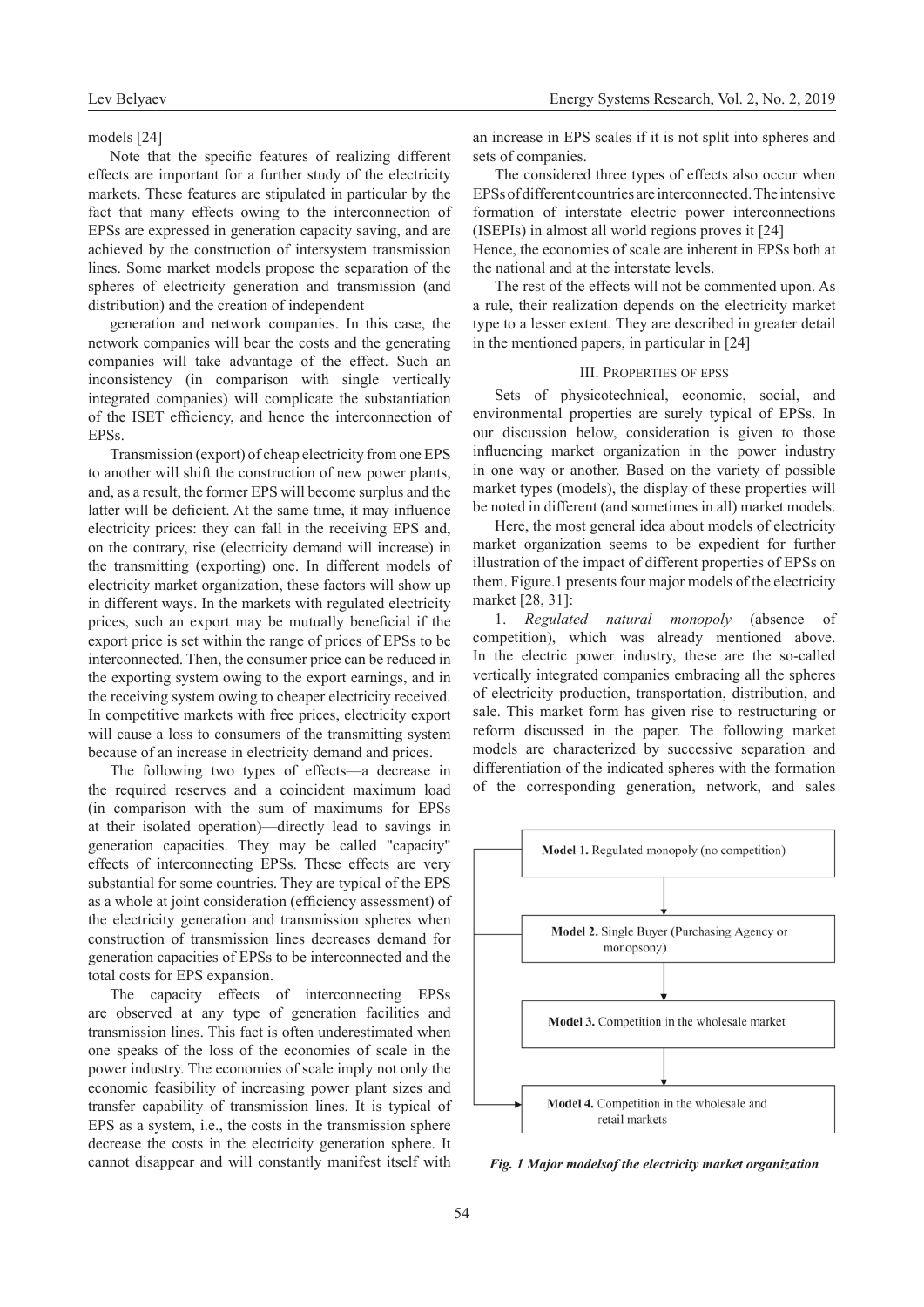companies.

2. *Single buyer* (Purchasing Agency, monopsony), when the generation sphere is divided into several separate (financially independent) power generation companies (PGCs) that start to compete with each other in electricity supply to the common Purchasing Agency. The other spheres remain vertically integrated into the agency and it is a monopolist with respect to consumers as before. The business of the Purchasing Agency, therefore, should be regulated by the State, including a price quotation of electricity purchased from producers and sold to consumers.

3. *Competition in the wholesale market*, when the electricity transportation sphere is separated, the spheres of electricity distribution and sale are split into territories and the wholesale market is organized. This leads to the creation of a transportation network company, territorial distribution-sales companies (DSCs), and specialized market structures. The wholesale market prices become free and the activity of DSCs and the retail prices are regulated as before.

4. *Competition in the wholesale and retail markets*, when the spheres of electricity distribution and sale are additionally divided with the formation of regulated distribution companies (by territory) and sets of independent sales companies. Retail electricity markets are organized with competition between sales companies (buying electricity in the wholesale market) and consumers. The retail prices are no longer regulated.

We should underline that all the enumerated models are market models, as often only the last two models are called markets. The first two models are markets with regulated prices—tariffs —and we will call them, for short, regulated markets, while the third and fourth models will be markets with free prices or competitive markets. For brevity's sake, these models will sometimes be referred to by the numbers under which they have been listed above (Model 1, Model 2, etc.).

The arrows on the left in Fig.1 show the transition at restructuring from the regulated monopolies at the regional level and the single-buyer model at the federal level to Model 4. The transition is stipulated by the Law of the RF "About electric power industry" [32]

Now we will address directly the properties of EPSs, which determine specific features of the electricity market.

The well-known properties and features of EPSs are:

- A special role of electricity in the economy and society; damage caused by the sudden interruption of electricity supply exceeds manifold the cost of undersupplied electricity, which requires special measures to support electricity supply reliability.
- The inability to store (accumulate) electricity in sufficiently large volumes.
- The necessity to balance electricity production and consumption at every moment.
- The inevitability of equipment failures, and hence the necessity of backup generation
- capacity and electric ties.

These properties undoubtedly influence and complicate market organization in the power industry to a varying extent in different market models. However, note some other features of EPSs that are also important in this context and are interrelated with the above properties in one way or another:

1. *Specialized electricity transport* (by wires). It excludes electricity delivery by general types of transport (railway, motor, water, air), which is possible for the production of the majority of other branches and renders a local character to EPSs. New electricity producers and consumers can emerge only by connecting them to EPS networks. This property leads to:

- The territorial limitedness of the electricity market: only consumers and producers directly connected to the EPS through electric ties with a sufficient transfer capability can participate in the market. In particular, there is no world electricity market or world electricity prices.
- Participation of only existing (operating) power plants in the market.
- Existence of the technological (physical) barrier to the entry of new producers into the market; to this end new power plants should be constructed and connected to EPSs. Thereby, one of the principal conditions for perfect competition — *free entry of new firms into the industry and free exit of existing firms from it* [30] — is not observed in the power industry.

It should be noted that a physical barrier for new power producers (NPPs) is especially important. It plays a decisive role in electricity markets in the short run (in the microeconomic sense). NPPs simply cannot appear in the market, because a new power plant should be designed, constructed, and connected to the EPS, which requires several years. In the shortrun electricity market, the operating producers are protected from the competition of NPPs and can raise prices. It is one of the basic reasons for electricity market imperfection and it cannot be eliminated (i.e., it is impossible to make the market perfect) by any organizational and methodological measures or rules.

2. *Daily, weekly, and seasonal load variations* that determine:

- The need to expand generation capacities according to an annual load peak (taking into account re-serves); in other periods of the year power plants will be underloaded and get lower revenues which may turn out to be insufficient to pay back investments.
- The economic viability to have different power plants (basic, peak, and semipeak) with various eco-nomic indices (specific capital investments and production costs).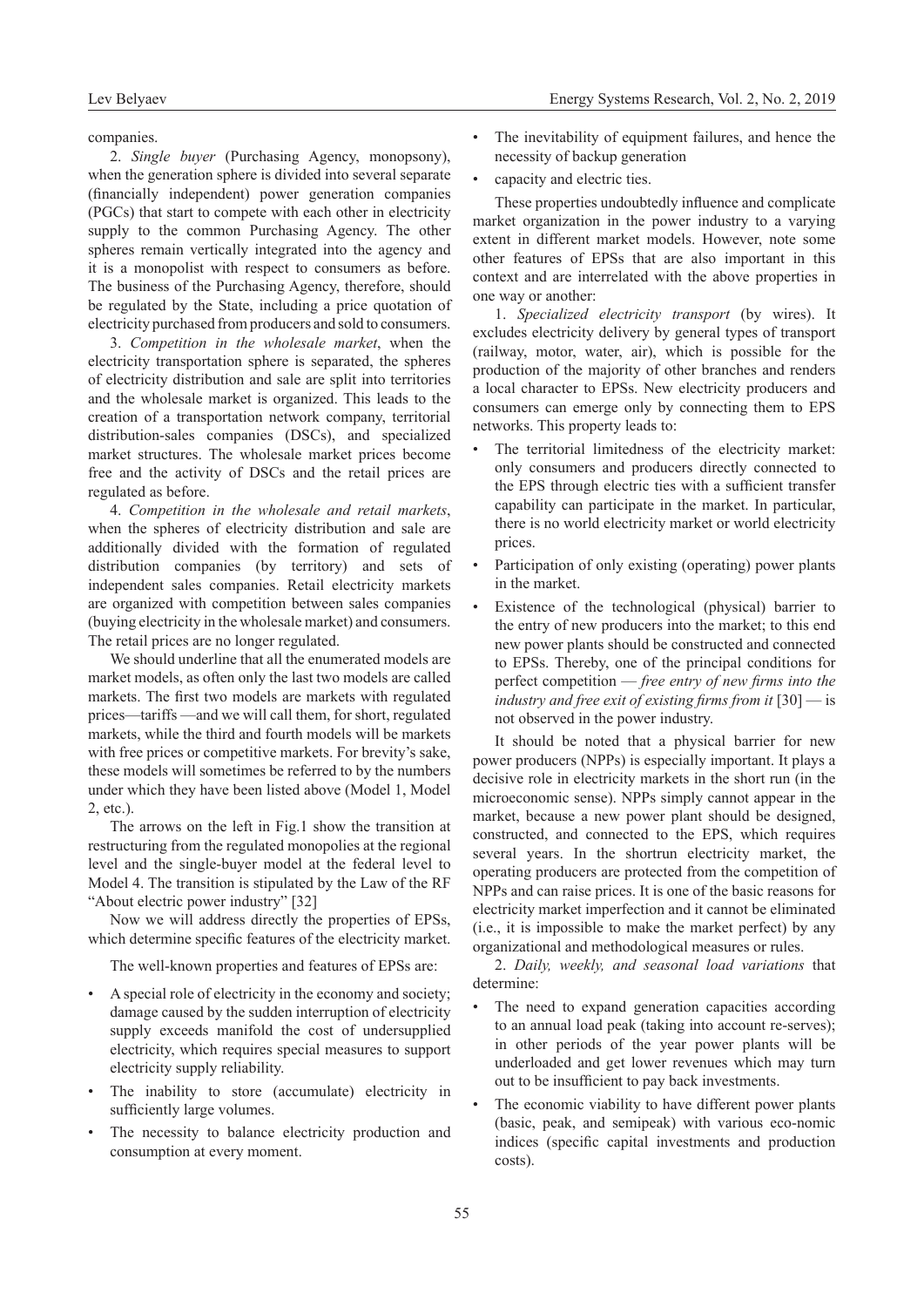The need to optimize the structure of generation capacities (by type of power plants) and operating conditions of power plants for different periods of a year.

The presence of power plants of different types, in turn, leads to specific supply curves of producers and formation of marginal prices and producers' surplus [33] for more efficient power plants in the competitive wholesale market.

This feature of EPSs also caused the need for centralized dispatching control of the normal and emergency operation of the power system (which is foreseen in all market models) and also engendered the next property (or even paradox) in the electric power industry which is observed in no other industry.

3. *The need for optimization of the power system operation with regard to instantaneous (hourly) variable costs of power plants, while their total costs (and economic efficiency) are determined by integral operation results for the whole year with an account taken of fixed costs.* Load variations during a year cause changes in operating powers (load) of power plants, which should be optimized according to the criterion of the least hourly, daily, weekly, or seasonal variable (fuel) costs throughout the entire power system. While carrying out the optimization, we have to use hourly characteristics of power plants, which represent only variable costs.

Meanwhile, the real electricity value (and its price) is determined by the average total costs, including fixed costs of power plants as well. In the electric power industry, the average total costs can be determined only for the whole year. They will depend on an annual output of a power plant, its operation during a year (which determines annual variable costs), and annual fixed costs. This difference between hourly and annual costs influences essentially the organization of electricity markets and the process of price setting. In particular, the spot electricity markets organized in real time (with hourly or half-hourly intervals) are not real short-run markets considered in microeconomics, and their prices do not reflect the real value of electricity, which makes the spot markets inappropriate (see [21,22]). The real short-run electricity markets can only be the markets that cover the period of one or more years and are implemented through respective contracts.

4. *Great capital intensity, long periods of construction, and service of power plants and some transmission lines, which result in:*

*•* The impossibility of quickly eliminating shortage if it occurs for some reason. It will take several years to design and construct new power plants. Moreover, if power plants are constructed by private investors (Models 3 and 4), nearly 10 years more will be necessary to pay back the investments. Consequently, private investors should know the power system expansion conditions, including the prices in the wholesale market, 15–20 years in advance. These conditions are rather uncertain, which create a large risk for investors and make the construction of new power plants and elimination of shortage even more complicated.

*•* The need for prior planning and subsequent financing for the expansion of generation capacities in power systems to avoid shortage in the electricity market.

• Power plant service life (30–40 years) exceeding "reasonable" payback periods (10–15years), which will make private investors construct power plants (Models  $2-4)$ .

This feature of EPSs manifests itself to a greater extent under competitive markets (Models 3 and 4) when the criteria, incentives, and financing mechanism for construction of new power plants change dramatically as compared to the regulated monopoly and single-buyer market. These changes create problems of investing in the expansion of generation capacities, which are considered in [22]

Moreover, the competitive market concepts (including those in Russia) usually envisage no centralized planning of the generation capacity expansion. The generation capacities are supposed to expand based on "market signals." However, the experience of the countries that introduced the competitive electricity market and recent research have shown that the market does not generate these signals timely and special "non-market" measures are required to prevent power shortage.

5. *High level of mechanization, automation, and even robotization (at nuclear power plants) of electricity production, transportation, and distribution.* Normally, power plants and substations have only administrative, duty, and maintenance personnel. The number of personnel practically does not depend on the amount of actually generated and transmitted power. All process lines and units at power plants are designed based on their maximum (installed) capacity.

This feature of EPSs along with the said huge capital intensity of power plants leads to a high share of fixed costs in the total electricity production costs. At the same time, there are practically no variable costs at HPPs, and those at nuclear and thermal power plants are made up of fuel costs only. The characteristics (curves) of average costs of power plants, therefore, differ principally from the cost curves of "typical" firms considered in the theory of microeconomics. This makes the short-run competitive wholesale electricity market "nonstandard," i.e., different from the markets in other industries. In particular, power plants (or power generation companies) will have to enter the market with their supply bids reflecting the total costs rather than the marginal ones.

6. *The interdependence of electricity production processes of different power plants in the power system.* All power plants operate to cover the total EPS load which changes daily and seasonally. Their operating conditions are optimized centrally, depending on the mix of generation capacities in the EPS.

This feature of the power system brings essential features in the electricity market: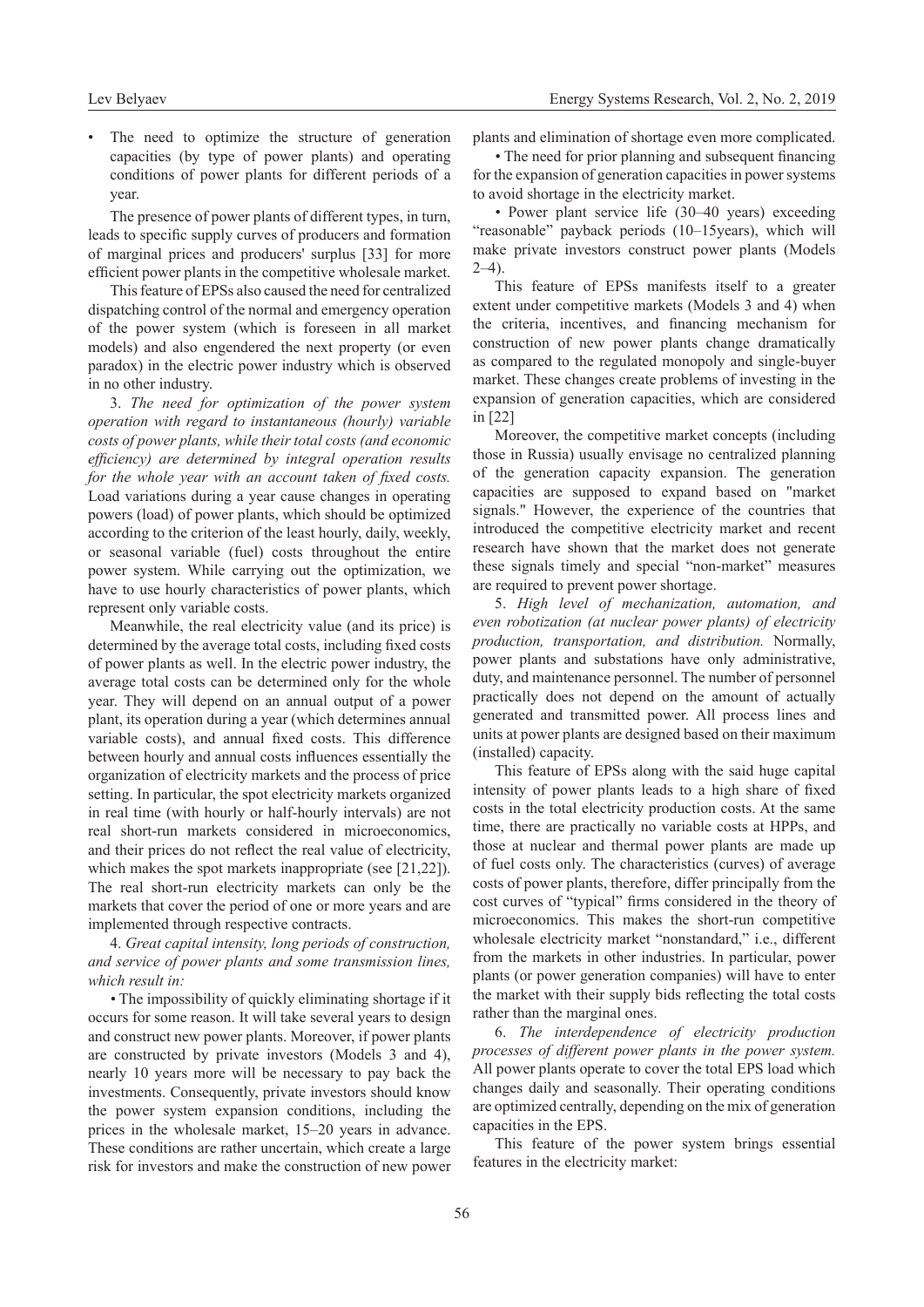*•* Power producers (sellers) do not enter the market with already finished products with known volumes and prices. Electricity is produced jointly and simultaneously by all producers. Volumes and costs of each producer will depend on centrally assigned operating conditions for different hours, days, and seasons. The most economically important annual volumes and costs of each producer will be determined only at the end of the year by integral results.

*•* Thus, the uncertainty exists in the characteristics of short-run costs of power producers. This uncertainty is not observed in the industries where firms (companies) produce commodities independently of one another. The uncertainty of power plant costs makes the electricity market very special. In the regulated markets (Models 1 and 2), this creates difficulties in establishing tariffs by the regulatory bodies. The regulation should envisage adjustment of tariffs if the actual output of power plants deviates considerably from the planned one (this is particularly necessary for HPPs, whose output depends on the random inflow of water). In the competitive markets (Models 3 and 4), the situation is even more complicated — the electricity producers in the market do not know exactly how much electricity they will produce throughout a year and what total costs they will bear. Naturally, they will overestimate the prices both in the spot market (if it exists) and in the long-term contracts with buyers.

7. *Facility-by-facility expansion of power systems*. The market in any power system expands through the construction of individual new power plants and transmission lines. This property reveals itself differently in different models of electricity market organization.

New power plants can be funded and constructed by:

- Vertically integrated companies (VICs) (Model 1)
- Power generation companies (PGCs) (Models 2–4)
- New independent power producers (IPPs) (Models 1–4)

Financing mechanisms for the construction of power plants will vary. The primary distinction is that under regulated markets (Models 1 and 2) the investments in new power plants are paid back at the expense of the total electricity output generated by VICs (or in EPSs), whereas under the competitive wholesale market (Models 3 and 4) the investments in some power plant should be paid back at the expense of the electricity generated by only that power plant alone.

Under the competitive market, each new power plant constructed by a private investor, along with operation costs, will have its investment components required to pay back the investments. Therefore, the price to be offered by the new electricity producer in the wholesale market will be higher than the price offered by the operating power plant of the same type. This creates an economic (price) entry barrier for new producers in addition to the physical barrier mentioned above, which makes the electricity market imperfect in the long run as well.

Additionally, the facility-by-facility expansion of generation capacities in EPSs influences the shape and sense of the long-run cost curves of the electricity generation sphere. Under competitive markets, the shortrun costs of new power plants should be considered as long-run production costs of IPPs and PGCs.

Moreover, the transition to the competitive wholesale market changes the mechanism of financing the intersystem and interstate electric ties, which makes it difficult to substantiate their efficiency (see [24]).

8. *Economies of scale.* This was already considered earlier. This effect is to the greatest extent realized in the regulated monopoly (Model 1). In other models, it subsequently decreases (Model 2) or is even lost completely (Models 3 and 4) due to the splitting of one company into several separate companies. It should be emphasized once again that this effect is typical of the entire EPS (as

a system) and not only of power plants in the electricity production sphere as it is sometimes interpreted (for example, in [28]).

The overall analysis of power system properties shows, on the one hand, the principal distinctions of the electricity market from the markets in the other industries and, on the other hand, its obvious imperfection.

The main distinctions are:

- The territorial limitedness of the electricity market (within the territory covered by the networks of a specific EPS).
- The need for dispatching control of normal and emergency conditions of the power system.
- The need for centralized design and planning of the power system expansion with account taken of the required capacity reserves.
- The impossibility of organizing "normal" electricity spot markets (for more details, see [22]).
- The non-typical and uncertain costs in the generation sphere of EPSs, which makes the competitive (unregulated) wholesale electricity market "nonstandard" in light of the theory of microeconomics.
- Obvious uniqueness of intersystem electric ties that connect different territorial electricity markets (for more details, see [22,24).

The electricity market imperfection is first of all conditioned by the technological (physical) barrier to new producers in the short run and by the price (economic) barrier to them in the long run. Whether or not the other conditions (requirements) of perfect competition are met is analyzed in the next Section. The imperfection of the electricity market reveals itself under any models of its organization. In Models 1 and 2, its monopolistic character is obvious and this leads to the necessity to regulate electricity prices (tariffs). In Models 3 and 4, the electricity producers, on the one hand, may form an oligopoly and,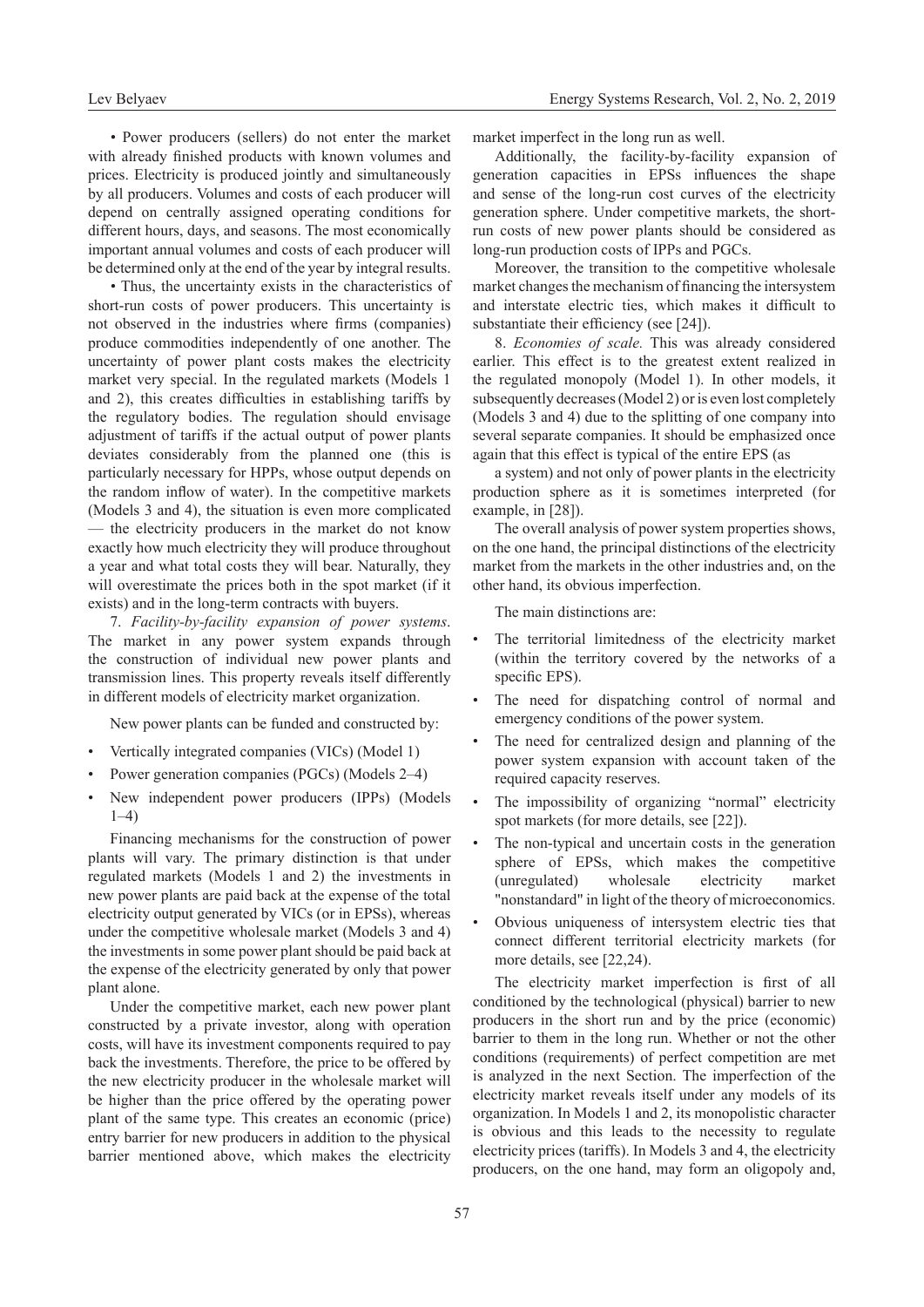on the other hand, maintain "market power," thus having the chance to create a shortage and raise electricity prices through cessation or delay in construction of new power plants. This is also facilitated by the economic barrier mentioned above.

It should be noted that the electric power industry differs from other infrastructural industries, such as transport or telecommunications, in the production of commodities. It is the sphere of electricity generation that creates many of the foregoing EPS distinctions and makes the electricity market imperfect. This, in particular, relates to a nontypical character and uncertainty of costs in the sphere of EPS generation, to the impossibility of organizing electricity spot market, and to the existence of physical and price barriers to entry of new producers into the market. It is important to indicate this distinction, since in some countries (for example in the USA) one of the arguments for deregulation of the electric power industry was successful reforms in the air transport and telecommunications. This distinction of the power industry is analyzed in [3]

# IV. Types of markets

Microeconomics [30, 33, 34] considers several types of markets:

1. *Markets with perfect (pure) competition*, which will be called shortly *perfect* markets. Such markets are considered most effective and are taken as a reference (sample), though in reality, they are quite rare (mostly in the agriculture). There are numerous conditions and requirements to be met in the market for the competition to be perfect: a great number of sellers and buyers, each being unable to affect the market price, their free access to the market and exit, etc.

2. *Absolute (pure) monopoly, when there is only one seller in the market.* This market is in absolute opposition to the previous one—an extreme case of an uncompetitive market. In particular, this monopoly can be observed in the power industry.

3. *Natural (regulated) monopoly,* which is effective if owing to economies of scale one firm in the industry can produce all the commodities at lower costs (and prices) than two or a larger number of firms. This situation, as was mentioned earlier, is characteristic of the power industry. In this case, the activity of the firm and prices of products should be regulated by the state (regional, municipal) bodies, for the firm not to abuse its monopoly position.

4. *Oligopoly*, when there are several sellers in the market and *entry of new sellers* into the market *is either complicated or impossible*. With "fair" competition, oligopoly can be very effective; however, there can be price manipulations—the use of market power by oligopolists, particularly under their collusion. The oligopoly situation is possible in the power industry if electricity prices are not regulated.

5. *Monopolistic competition* is typical of markets with

partly interchangeable commodities (e.g., cars) which vary in quality and consumer properties. This kind of market is not characteristic of the power industry.

6. *Monopsony*, where there is only one buyer in the market. Here, unlike monopoly, it is the buyer, not the seller, who is in a privileged position (possesses market power). In microeconomics, this situation is considered mainly as applied to the manufacturer of some commodity, i.e., a firm which is the only buyer of a certain resource required for its production. Most often this resource appears to be labor. Meanwhile, in the power industry, the single-buyer market model is possible. This model implies that the sellers (many of them) will be producers of a ready product—electricity. However, the firm (power company) that performs the function of the "single buyer" (it is also called a "Purchasing Agency") will be a monopoly reseller for the final electricity consumers. Here, like in the case of natural monopoly, the state regulation of electricity prices is required.

7. *Oligopsony* is a kind of monopsony with several buyers in the market. This kind of market is seldom considered in the theory of microeconomics. The possibility of organizing such a market (regulated) in the power industry should not be excluded. For example, the electricity market that has emerged in the past years in Brazil (and is forming in Chile) represents, in general, the single-buyer market. There are several buyers there—distribution-sales territorial companies. Therefore, this market can be referred to as oligopsony as well.

There are also other types of markets (e.g., price discrimination) that are of no interest to the power industry.

All markets, except for the first one (with perfect competition), are imperfectly competitive or simply imperfect.

In the following sections, the first type of market will be considered in more detail to show the extent to which the electricity market does not meet the conditions and requirements for perfect competition.

# V. Markets with perfect competition

Many conditions for perfect competition to emerge (to be provided) have been formulated. In [33], for example, the authors point out five such conditions:

- 1. *Many sellers and buyers participate in the market. The share of each of them is small with respect to the entire market, and therefore they cannot affect the price* (the price does not depend on supply or demand of individual market participants). In [23], this condition is interpreted as price-taking suppliers and buyers, i.e., those not trying to increase or decrease the price.
- 2. *Goods are homogeneous*, i.e., meeting the established standards. Therefore, the buyers do not care which seller to choose.
- 3. *Buyers are well informed about the sellers' price*  any seller increasing price loses its customers.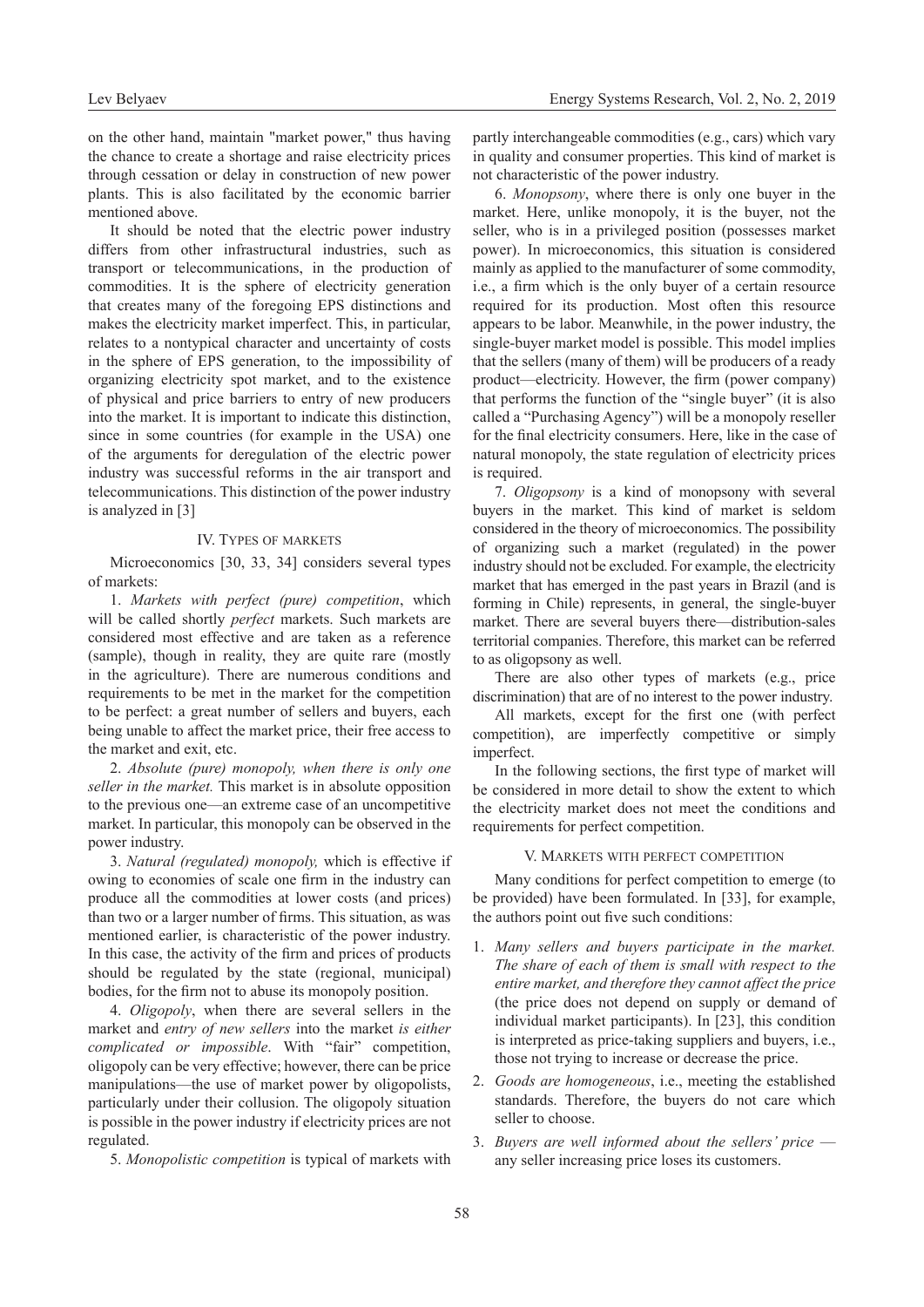- 4. *Buyers and sellers act independently of each other*. They do not participate in price collusions. Each firm chooses the output volume that maximizes its profit on the assumption that it cannot affect the price. The buyers choose the volume of purchases acceptable for them at a given price.
- 5. *The firms can freely enter and exit the industry*. This condition is taken to guarantee that the firms existing in the industry cannot increase the price through agreement about output reduction since any price increase will attract new firms into the industry which will raise the supply volume.

In addition to the enumerated conditions, some papers name other conditions for perfect competition. For example, in [23] the author gives two more conditions:

- 6. *A good shape of the firm's short-run cost curve* ("wellbehaved costs")—short-run marginal costs start rising while average costs stop shrinking after the firm reaches a certain (not very large) volume of production (i.e. the U-shaped forms of average variable and total cost curves are provided).
- 7. In the long ru*n, the characteristics of production costs of a firm should not create conditions for the natural monopoly.* This implies that the curve of long-run average costs (LAC) does not have a descending form, but on the contrary, an ascending one. In other words, there should be diseconomies of scale in the industry.

In [35], the author points out one more condition for the perfect competition that was determined by Nobel Laureates Gerard Debreu and Kenneth Arrow.

8. *Every market participant can buy insurance against any possible risk.* This condition can be considered rather important. Analysis of these eight conditions as applied to the electricity market shows that only condition 2 (a homogeneous or standardized product) is met in full measure. It should be noted, however, that some market organization models in the power industry foresee, along with the electricity market, the creation of markets for capacity, ancillary services, derivatives, etc., i.e., markets for several "products." This makes the market in the electric power industry imperfect and more complicated.

Conditions 5 and 7 are not met in the power industry at all. Free entry of producers into the industry is physically impossible because this will call for the construction of a power plant and its connection to an EPS. The physical barrier for new electricity producers makes the market imperfect in the short run when the installed capacities of power plants are fixed. Besides, in some models of the electricity market organization (Models 3 and 4), the economic entry barrier is created in the long run. The economies of scale that foster the formation of natural

monopolies in the power industry, as was discussed earlier, are typical of the EPS. In this connection, it should be admitted that the electricity market is imperfect. This circumstance, by the way, is not disputed by anyone. However, the efforts to introduce competition are persistently made either in the hope to overcome this imperfection or for other reasons.

It is very difficult to meet condition 3 (buyers know well the prices of sellers) in the electric power industry (and not only in this industry). This condition is considered to be particularly important. It is discussed in all the papers devoted to perfect competition. In [23], the author points out adequate information available for all market participants, the author of [35] talks about perfect information, etc. In 2001, Joseph Stiglitz was awarded the Nobel prize in economics for his theory of "information asymmetry," i.e., the demonstration of the fact that information is not equally distributed among the market participants [35] Hence, we can consider that this condition for perfect competition is not met everywhere. The difficulties in providing adequate information in the electricity markets are considered in [4, 23], and in other papers.

It may seem that conditions 1 and 4 can be met since in large EPSs (and markets on their territory) there are many power plants and the number of power consumers is even larger. However, as a rule, power plants belong to a relatively small number of generating companies. In the competitive electricity markets with unregulated prices (Models 3 and 4), these companies retain market power to one extent or another and can even form an oligopoly. The examples of market power and its analysis are presented in many publications [9, 23, 36]

The short-run cost curves of power plants (condition 6) are studied in [21, 22] It is worth noting that the minimum point of average costs practically for all types of power plants is reached at their maximum annual output, i.e. the shape of these curves is not "good" (U-shaped).

Finally, to meet the last condition (insurance against any risk), it is necessary to create a special system of insurance.

Thus, we can state that the *electricity market is not a market with perfect competition*, and the organization of free competition (electricity price deregulation) can lead to undesirable consequences.

If competition in the market is imperfect, then without state regulation this market will be a kind of imperfect market: a monopoly or an oligopoly with dominating (market power) sellers and a monopsony or an oligopsony with dominating buyers. In the electric power industry that has the features of a natural monopoly, market power belongs to sellers (producers). As the experience in the early twentieth century shows, without regulation (under "spontaneous" market) this will lead to the formation of a monopoly. However, if the generation sphere is forcedly split into several independent power generation companies, then without regulation it will be an oligopoly.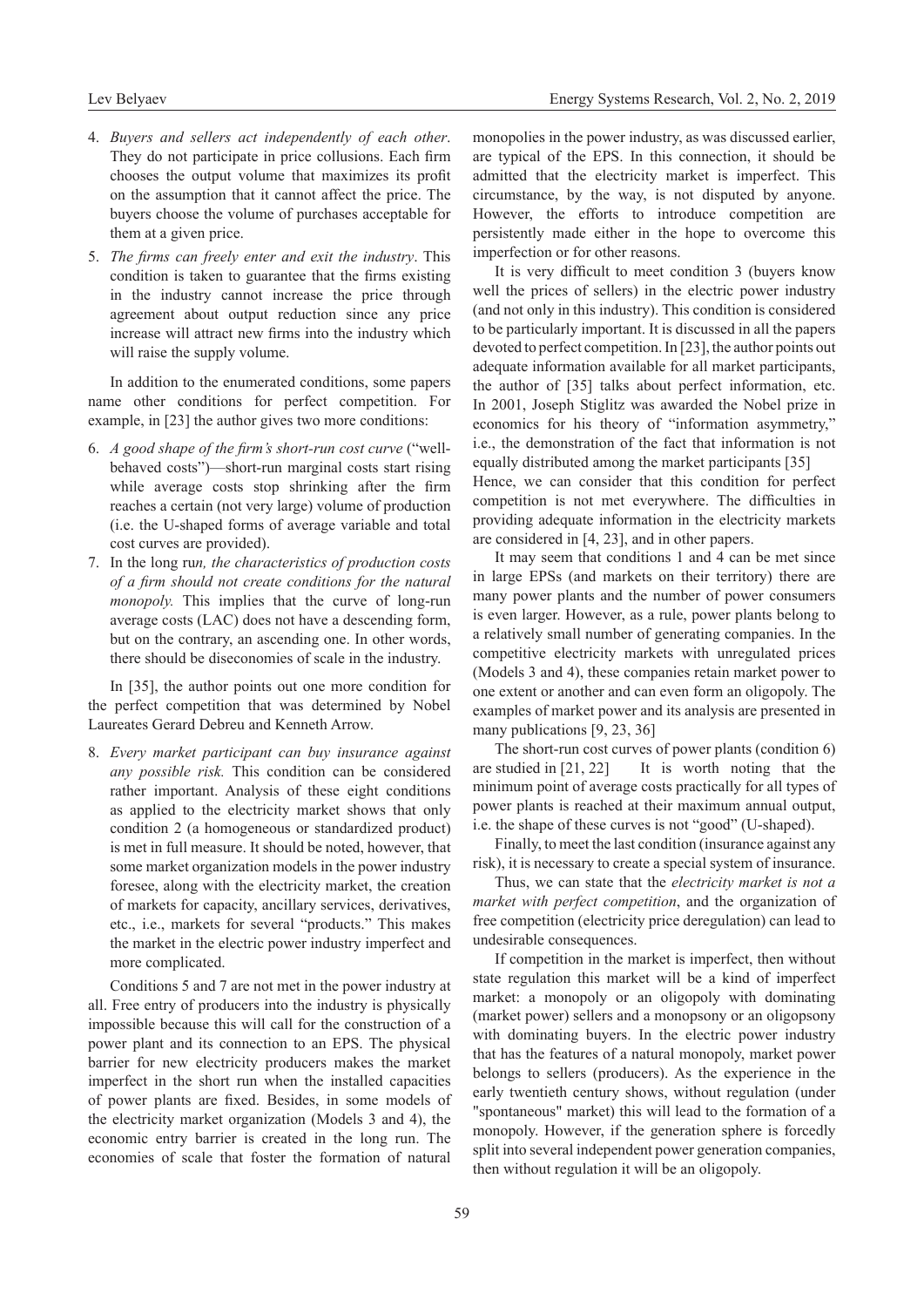# VI. CONCLUSION

1. The analysis has shown that the special properties of electric power systems impede the fulfillment of several important conditions (requirements) of perfect competition in electricity markets, and exclude even the possibility of creating such conditions when organizing the markets. The conclusion can and should be drawn that electricity markets are imperfect in their nature, and no organizational and technical measures can make them perfect.

2. The main feature of the electric power industry is the use of power lines for electricity transmission, which territorially limits electricity markets, and creates difficulties in expanding the market (for new producers to enter the market) and the need to maintain a balance between electricity production and consumption at any given time, etc.

 The main condition for the perfect competition that cannot be created in the power industry is free market entry and exit for the firms. In the short term, these are hampered by a physical (technological) barrier - it takes a new producer several years to enter the market (the power plant must be designed, built and connected to an EPS). In the long term, there appears an economic (price) barrier for new producers. They require market prices that exceed the costs of existing producers by the amount of the investment component necessary to pay off the investment in a new power plant.

3. In imperfect markets, government regulation of electricity prices is required. The absence of the regulation can lead to rising prices, power shortages, etc. There were such troubles at the beginning of the century in various countries of the world (starting with the California crisis in the USA) but their analysis goes beyond the scope of this paper. Similarly, the consequences of the transition to the competitive electricity market in Russia require special consideration.

# **REFERENCES**

- [1] On Restructuring the Electric Power Industry in the Russian Federation/Decree of the Government of the Russian Federation of July 11, No. 526, 2001, (in Russian).
- [2] Sioshansi F., "Electricity Market Reform: What Have We Learned, What Have We Gained", *Electr J,* vol. 19, no. 9:70–83, 2006.
- [3] Coppens F., Vivet D., "Liberalization of Network Industries: Is Electricity an Exception to the Rule?" National Bank of Belgium. Working Paper no. 59, September, 2004, http://www.nbb.be
- [4] Woo C., Lloyd D, Tishler A., "Electricity Market Reform Failures: UK, Norway, Alberta, and California". Energy Policy, vol. 31:1103–1115, 2003.
- [5] Banks F., "A Simple Economic Analysis of Electricity Deregulation Failure", *OPEC Rev.*, June:169–181., 2002.
- [6] Joskow P., "The Difficult Transition to Competitive Electricity Market in the U.S," Proceeding of the Conference "Electricity Deregulation: Where From Here?" *Texas A&M University*.
- [7] Apt J., "Competition Has Not Lowered US Industrial Electricity Prices," Carnegie Mellon Electricity Industry Center Working Paper CEIC-05-01, 2005. http://www.cmu.Edu/electricity
- [8] Rudnick H., Barroso L, Skerk C, Blanko A., "South American Reform Lessons,". *IEEE Power Energy Mag*, vol. 3, no. 4:49–59, 2005.
- [9] Woo C., King M, Tishler A, Chow L., "Cost of Electricity Deregulation," *Energy*, vol. 31:747–768, 2006.
- [10] Tishler A., Woo C., "Likely Failure of Electricity Deregulation: Explanation with Application to Israel," *Energy*, vol. 31:845–856, 2006.
- [11] Electricity Rates Remain Highest in the Deregulated States. *Bus Dev Transm Distribution World*, vol. 58, no. 8, 2006.
- [12] McCullough R, Howard B, Deen M The High Cost of Restructuring. Public Util Fortnightly, February:54–58, 2008, http://www:fortnightly.com
- [13] Belyaev L., "A Systems Approach to Development Planning of the Fuel Power Industry of a Planned Economy Country. RR-76-6," International Institute for Applied Systems Analysis, Laxenburg, Austria, 1976.
- [14] Belyaev L, Voitsekhovskaya G, Saveliev V et al System Approach to the Management of Power Industry Development. Nauka, Novosibirsk, 1980, (in Russian).
- [15] Belyaev L., Electricity Markets: Comparing Competitive and Single Buyer Markets. IEEE Power Energy Mag, vol. 5, no. 3:16, 18, 20, 22, 24–26, 2007, (in Russian).
- [16] Belyaev L (2005) The Need for a Regulation of the Generation Capacity Development in a Competitive Electricity Market. Proceedings of Int Conf "*2005 IEEE St Peter Power Tech*," St Petersburg, Russia, 2005.
- [17] Belyaev L, Podkovalnikov S., "Electricity Market: Problems in Expansion of Generation Capacities," *Nauka*, Novosibirsk, 2004, (in Russian).
- [18] Belyaev L., "Marginal Prices in the Wholesale Electricity Market and "Producer's Surplus," *Energiya: ekonom, tekhnika, ekologia*, no. 4:2–9, 2004, (in Russian)
- [19] Belyaev L., "Does Russia Need a Competitive Market in Electric Power Industry?" *Energiya: ekonom, tekhnika, ekologia*, no. 4:2–7, 2007, (in Russian)
- [20] Belyaev L, Khudyakov V., "Worldwide Experience in Electricity Market Reform," *Northeast Asia Energy*